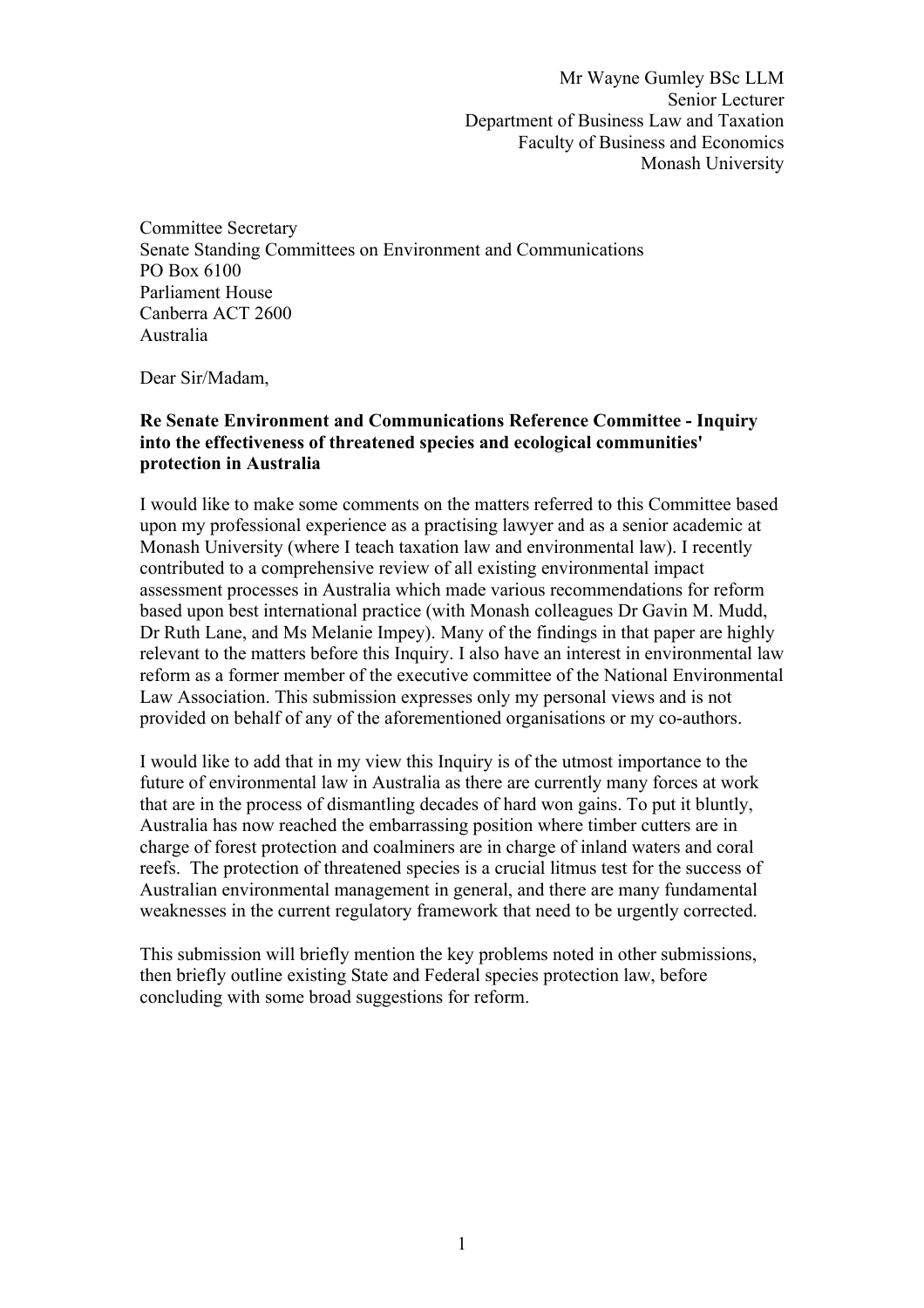#### *Key points in other submissions*

In the course of preparing this submission I have perused most of the other submissions posted online and have noted the following recurring themes:

- Every single submission is greatly concerned about serious failures in protection of threatened species and ecological communities in Australia. Collectively they provide numerous examples of such failures across the full spectrum of Australian bio-regions.
- Several stand-out threats are repeatedly mentioned:
	- o clear-felling of native forests (verified in particular by expert opinion from Professor David Lindenmayer)
	- o rapid expansion of the coal and gas industry (particularly infrastructure developments adjacent to the Great Barrier Reef), and
	- o feral predators and other invasive species
- COAGs proposed hand-back of EPBC Act project approvals to the States would be a huge backward step. In particular the forestry and mining threats strongly indicate that State governments cannot be trusted to adequately protect threatened species.
- Many submissions revealed a widespread a lack of commitment by the various government agencies charged with protecting threatened species and ecosystems at both State and Federal levels.

# *The current environmental law framework*

In the period of rapid economic growth following World War 2, catastrophic harm arising from industrial incidents such as Love Canal, Minimata, Exxon Valdez and Bhopal led to the widespread acceptance of a new range of environmental laws that specifically regulated:

- industrial pollution and hazardous waste licensing schemes;
- threatened species protection; and
- environmental impact assessment processes for major new projects.

This first phase of environmental laws has been reasonably successful in addressing local 'point source' industrial pollution problems over the last few decades. More recently, the growths of global trade, commodity exports and resource intensive lifestyles have contributed to a new range of more fundamental environmental problems characterised by biodiversity loss and natural resource depletion (or 'unsustainable' development). The 2005 Millennium Ecosystem Assessment reported that many of the drivers of biodiversity loss have been amplified by globalisation, particularly habitat change (including deforestation), modification of waterways, loss of coral reefs, climate change, invasive species, overexploitation and pollution (MEA 2005, Biodiversity Synthesis at p 8). Our existing environmental laws have struggled to prevent these problems and better strategies are urgently required.

# *State Government role*

Industrial pollution and waste is regulated in all Australian States through an independent 'watchdog' agency. In Victoria the Environment Protection Authority has this role under the *Environment Protection Act* 1970 (Vic). However the traditional focus of the EPA is pollution in and around major cities. The EPA does not take a strong interest in broader scale regional activities such agriculture, fishing,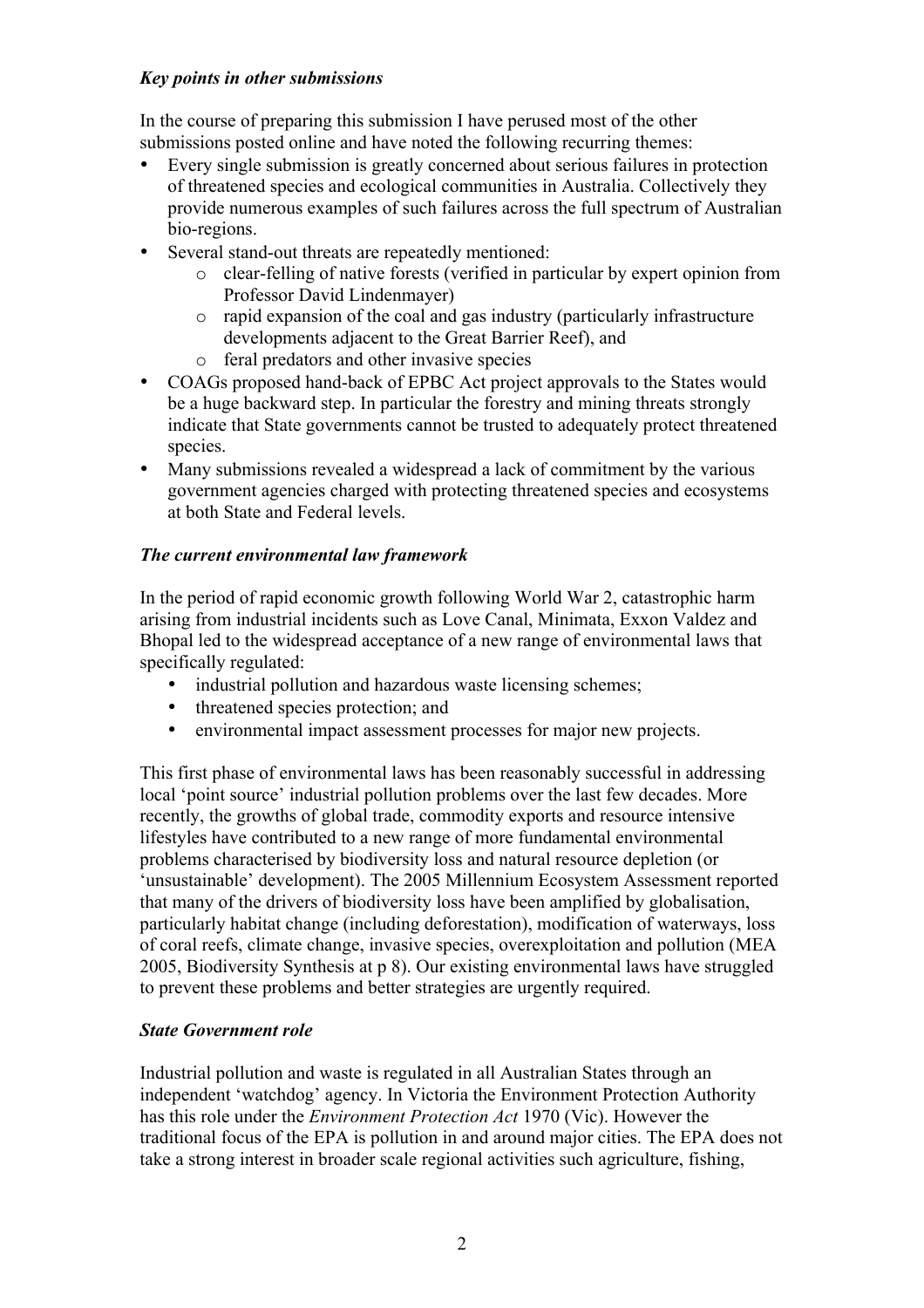forestry and mining, which may be more likely to harm threatened species (and the EPA lacks resources to closely monitor regional activities).

The States also have specific laws protecting threatened species, such as the *Flora and Fauna Guarantee Act* 1988 (Vic), which provides identification and categorisation of species at risk, and 'action statements' or recovery plans to protect and re-build threatened populations. However the agencies enforcing this legislation are poorly resourced and often have their own internal conflicts of interest. Many submissions to this Inquiry provide specific examples of incomplete and/or unimplemented action statements. The position has been aggravated by competition policy reforms were widely adopted by State governments in the 1980s and 1990s. These reforms introduced fundamental change in the governance of natural resource uses including the privatisation of many former State owned enterprises, outsourcing of compliance monitoring responsibilities and a broad shift to industry self regulation. Despite this radical change in governance arrangements, endangered species laws have continued in similar form, based on an outdated vision of close government supervision that no longer exists.

Threatened species protection is particularly weak in areas subject to logging activities carried out Regional Forestry Agreements, where action statements and recovery plans seem to be completely ignored. Under the RFAs vast areas of biodiverse state forest were earmarked for clear felling. The failure of to observe species protection plans under RFA arrangements is clearly demonstrated in recent public interest litigation against VicForests. In the Environment East Gippsland v VicForests [2010] VSC 335, the Supreme Court of Victoria found that VicForests approved clear felling activities at Brown Mountain without conducting threatened species surveys, where the coupes in question were a shown to contain several endangered species, including the Long-footed Potoroo. VicForests claimed it was not their responsibility to do so, suggesting that this was their common practice in all logging operations. In MyEnvironment v VicForests [2012] VSC 91 it was found that VicForests continued clear felling in Leadbeaters Possum habitat in contravention of an F&FG Act action statement even after the Black Saturday bushfires had destroyed two out the last three known LBP habitat areas. A recent Victorian Auditor General's Office Report has severely criticised the effectiveness of compliance activities associated with forestry in the Victorian Department of Primary Industries and the Department of Sustainability. (The Sectaries of both departments have accepted the findings and recommendations of that report). Massive wildfires have destroyed large swathes of the Victorian forest estate over the last decade. There is also evidence that clear felling mature forests creates drier forests more susceptible to wildfire. This clearly raises a 'force majeure' situation, which justifies re-assessment and restriction of RFA access to forests. Another fundamental defect in the RFA arrangements is that logging has detrimental impacts upon water catchments and carbon sequestration whilst increasing greenhouse emission – a new deal must be reached which protects a wider range of ecological services – not just woodchips.

Recommendations on State threatened species protection:

- (i) provide more resources for completion and implementation of F&FG Act action statements and species recovery plans;
- (ii) ensure that high levels of compliance monitoring is maintained for agencies like VicForests notwithstanding competition policy reforms.
- (iii) get rid of RFAs and impose restrictions on access to mature forests;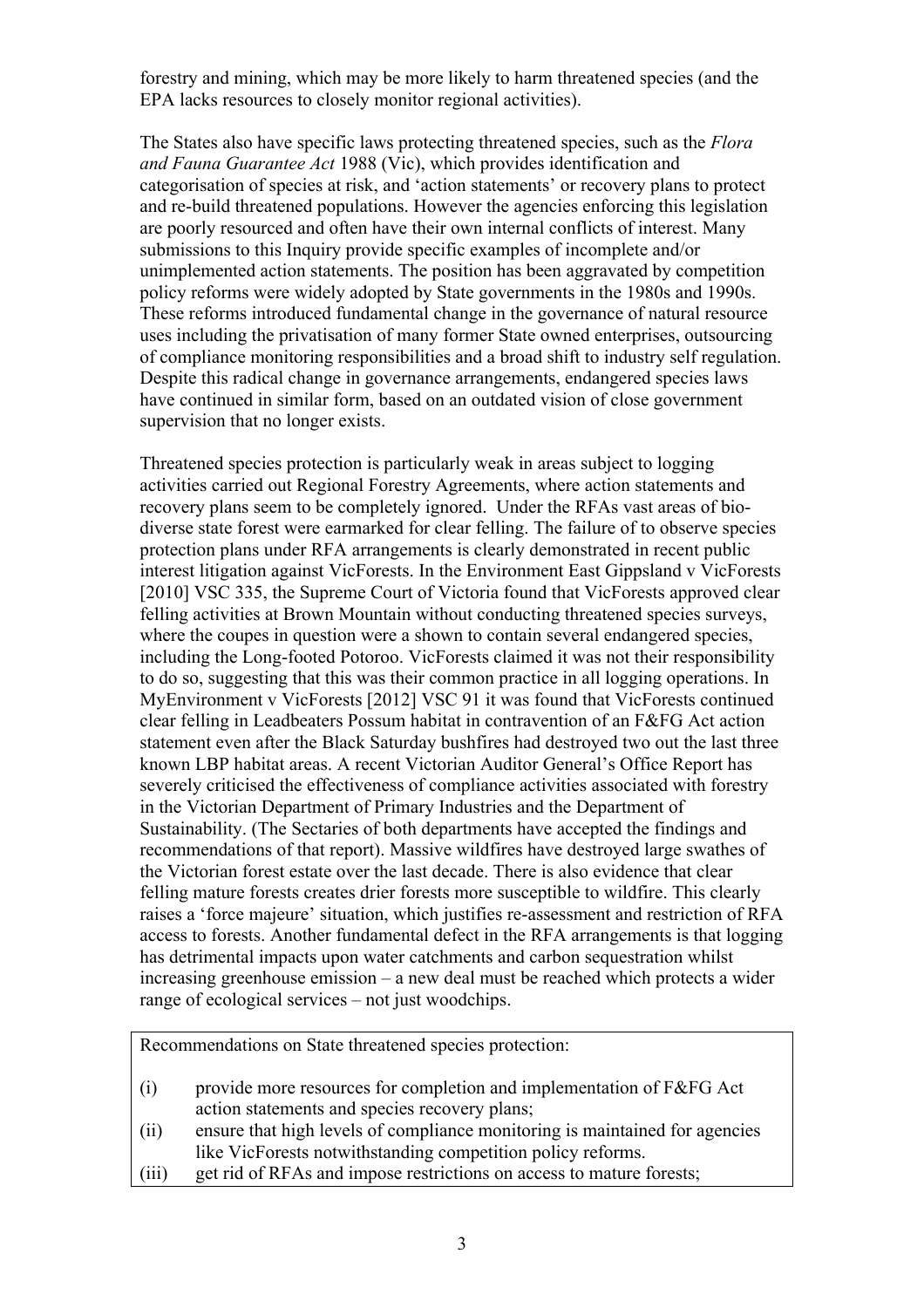- (iv) prohibit clear felling, and monoculture plantations on both public and private land;
- (v) ensure timber companies follow F&FG Act species protection plans.

Environmental impact assessment *may* be required under State legislation as part of development approval processes. In Victoria this may be required under the *Environment Effects Act* 1978 (Vic) and the *Planning and Environment Act* 1987 (Vic). However the Planning Minister has discretion to approve major projects without assessment (and regularly does so, eg. The North–south Sugarloaf pipeline, the Dual Gas power station). Where an assessment is undertaken the scope and quality is highly variable, and quite often the project is a 'fait accompli' in the eyes of proponents and key government agencies, before environmental assessments are carried out. For instance, the billion dollar gas extraction boom in Queensland has resulted in a rush of project approvals *before* any serious attempt was made to assess impacts upon ecosystems associated with the Great Artesian Basin and the Great Barrier Reef (much to UNESCOs annoyance). And it is not just biodiversity impacts that are undervalued but also severe ongoing impacts upon traditional farming and tourism industries. The recent book by Tim Bonyhady and Andrew Macintosh 'Mills Mines and Other Controversies' provides a series of comprehensive case studies from all States and Territories, showing how recent project approval processes have failed to protect threatened species and other environmental values. Submission 4 to this Inquiry by Alan Stephenson of the Australian Native Orchid Society, provides valuable insights on how data collection practices used by project proponents are inappropriate for many threatened species. In his experience threatened species surveys and reports provided by consultants are often highly superficial or incompetent. There have also been recent media reports of proponents shopping around for favourable expert opinions and requesting amendments to unfavourable reports.

Even where strong data on adverse impacts to threatened species is obtained, there is a prevailing mindset that these intangible 'costs' carry little weight against the relatively huge economic gains to be derived from a major development project. This attitude indicates a very poorly developed value system that bears scant regard to the interests of future generations. This type of superficial cost-benefit analysis is highly discredited yet it is continually used to justify questionable project approvals (see Kelman 1981 'Cost benefit analysis an ethical critique' *AEI Journal on Government and Society Regulation* (January/February 1981) PP. 33—40.).

Recommendations on State impact assessment processes:

- (i) make the State impact assessment process mandatory where appropriate significant environmental impact criteria are satisfied;
- (ii) ensure so far as possible that all necessary threatened species data is recorded and in the public domain before a project is contemplated; and
- (iii) ensure that the relevant threatened species data is provided by independent experts, not consultants engaged by proponents.
- (iv) introduce a more ethical approach to decision making which recognises the limitations of cost benefit approaches.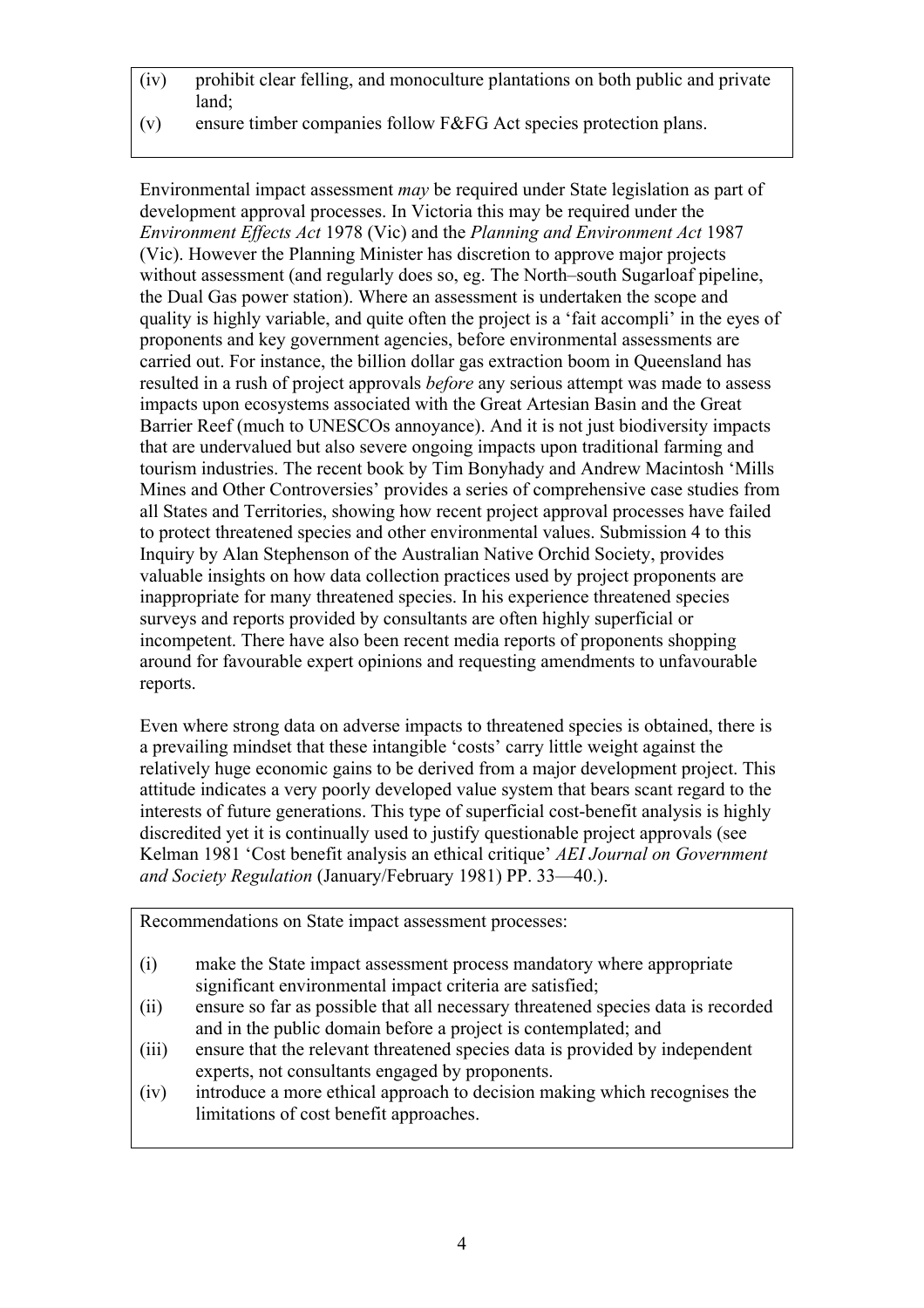#### *The Federal Government role*

The national 'flagship' legislation for protection of threatened species is the *Environment Protection and Biodiversity Conservation Act 1999 (Cth).* This Act was designed to implements the environmental protection commitments that Australia has made under a wide range of treaties and conventions, including the Biodiversity Convention and others relevant to endangered species such as the World Heritage Convention, Ramsar Wetlands, Migratory Species, and the Law of the Sea. The EPBC Act adopts two broad strategies; firstly, an assessment and approval process for actions that may cause significant impacts upon certain matters to be protected under international treaties (and some that are solely of Commonwealth concern) and secondly, a range of biodiversity protection measures including 'listing' of threatened species and ecosystems, establishment of protected areas and certain statutory remedies for breaches of the Act. Whilst much emphasis is placed upon approvals and assessment process, it is arguable that the extensive but little used biodiversity protection measures in this Act are of far greater importance.

The EPBC Act appears to be very comprehensive, but it has an extraordinary range of important omissions and exemptions. The absence of a greenhouse trigger for EPBC Act assessment is particularly relevant to threatened species protection, as there is growing evidence of important climate related impacts on species distribution. Another major weakness from a threatened species point of view, is the exemption of forestry activities carried out under Regional Forest Agreements (RFAs). The logic behind the exemption was that State forestry agencies would protect threatened species through Special Protection Zones and other measures. In *Brown v Forestry Tasmania* [2006] FCA 1729 the Federal Court found that in fact no such protection was being provided in forestry activities at Wielangta (nor presumably anywhere else in Tasmania). This led to a farcical amendment to the RFA so that threatened species protection was no longer required but would be deemed to occur! It is also apparent that many of the conservation requirements of RFAs can be easily avoided. In some cases special protection zones that were agreed when RFAs were first introduced have been varied over time to allow logging of protected areas as other coupes have been exhausted.

One of the practical problems with EPBC Act assessments is that much of the information required by the Federal Minister to assess impacts upon endangered species originates from work hastily completed by consultants engaged by project proponents and/or State government regulators, and the ultimate quality of the information is influenced by the objectives of those parties. Ideally this type of information should come from independent research carried out over a much longer term (as suggested above under State threatened species protection measures). The EPBC Act itself requires that the precautionary principle should be a paramount consideration.

Perhaps the most fundamental weakness is that the EPBC Act does not *mandate* protection of threatened species and other the matters of environmental significance, but merely requires them to be taken into account by decision makers (which means they are often discounted and/or outweighed by shorter term economic development considerations).

It is of great concern that there are continuing calls for further weakening of the biodiversity protection framework under the guise of removal of 'green tape'. The